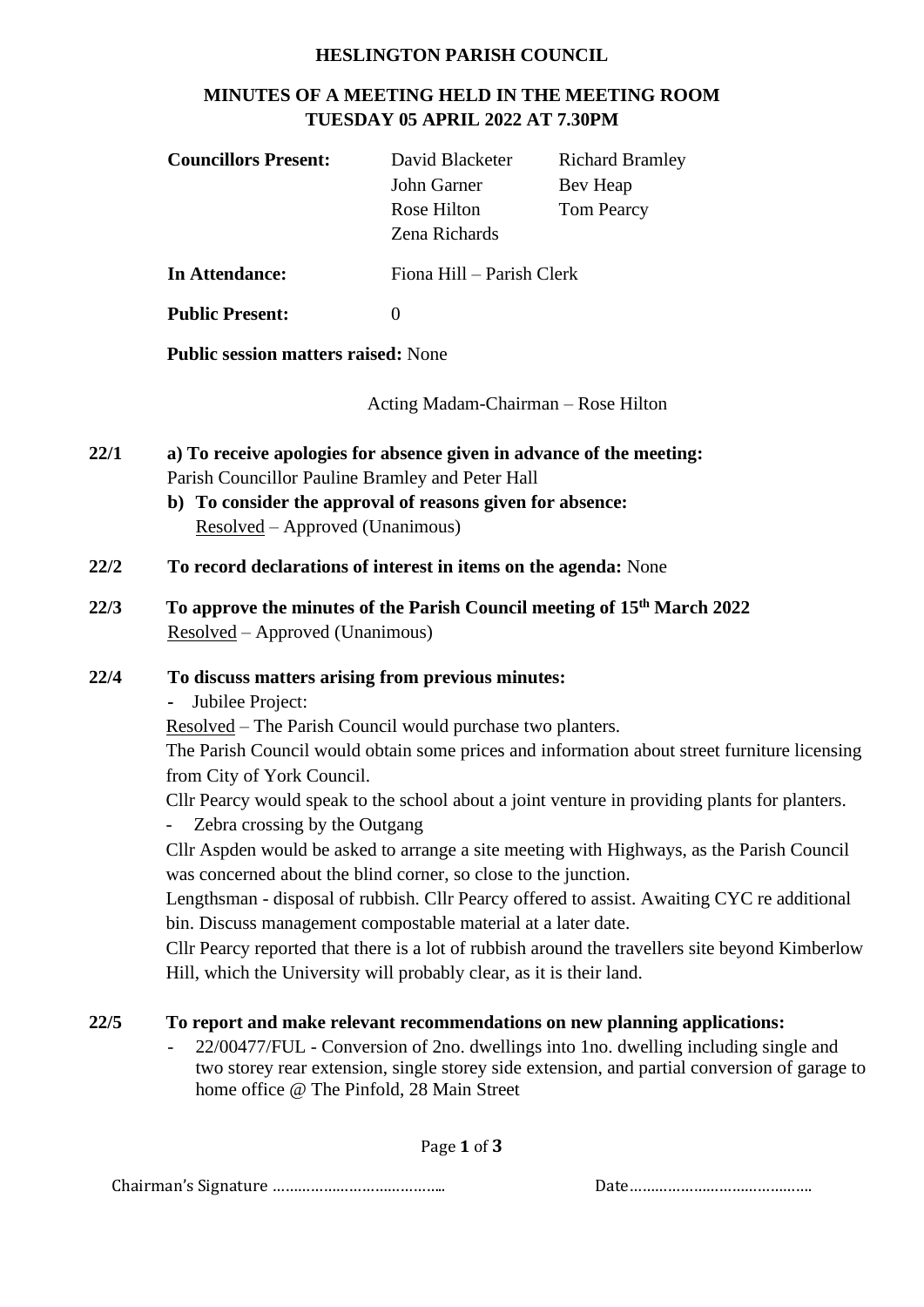Resolved – Objection, the application doesn't conserve the existing character of the property (5 votes in favour, 2 against)

## **22/6 To discuss the Neighbourhood Plan**

Neighbourhood Planning matters were deferred until private session after this meeting.

## **22/7 To discuss financial matters with Responsible Financial Officer:**

- Bookkeeping for current year to date Parish Councillors had received a bank reconciliation totalling £46127.81, along with linked Income & Expenditure reports
- Financial Management:
	- Internal Controls These were conducted and everything was found in order

| Payment Approval: |                                                                               |       |              |  |
|-------------------|-------------------------------------------------------------------------------|-------|--------------|--|
| Parish Clerk      | Salary                                                                        | DDR f |              |  |
| Lengthman         | Salary                                                                        | 1914  | £468.00      |  |
| <b>HMRC</b>       | <b>PAYE</b>                                                                   |       | 1915 £117.00 |  |
|                   | Cancelled                                                                     | 1916  |              |  |
| <b>YLCA</b>       | Subscription                                                                  | 1917  | £216.00      |  |
|                   | Cancelled                                                                     | 1918  |              |  |
| Glasdon           | <b>Bench Plaque</b>                                                           | 1919  | £96.00       |  |
| <b>TG Cutt</b>    | Fire Extinguisher Service                                                     | 1920  | £71.58       |  |
|                   | Resolved - A monthly standing order would be set up for payment to Lengthsman |       |              |  |

## **22/8 To receive reports from representative of outside bodies as follows:**

- Ward Councillors NTR
- North Yorkshire Police Report March 2022 at end of minutes
- Good Neighbours Forum/Heslington East Community Forum Next meeting in June
- Ouse and Derwent Drainage Board NTR
- Sportsfield The Annual General Meeting will be held on  $21<sup>st</sup>$  April 2022
- Alms Houses The external painting of Hesketh Cottages, started last year, would be finished this year.
- Meeting Room Cllr Garner reported that it was still going OK.

#### **22/9 To discuss/agree actions with long-standing matters:**

- Appearance of village
	- Fly Tipping on Brend Lane, Low Lane, Green Lane options of possible preventative measures Cllr Pearcy reported that barriers would not be possible as it is a public road. Unfortunately, more fly-tipping has appeared
- **-** Highway matters**:**

- University Road Consultation – the Parish Council would respond to say they were pleased with this action.

- Cycle Racks – The Parish Council would ask City of York Council for an update.

- City of York Council:
	- Article 4 (2) Direction the Parish Council would chase up an update

- Local Plan – The Phase 2 hearings would restart on 10th May. Michael Courcier is representing Fulford and Heslington jointly at the hearings and he would be invited to attend the next HPC to feedback and answer queries.

- University of York:

Page **2** of **3**